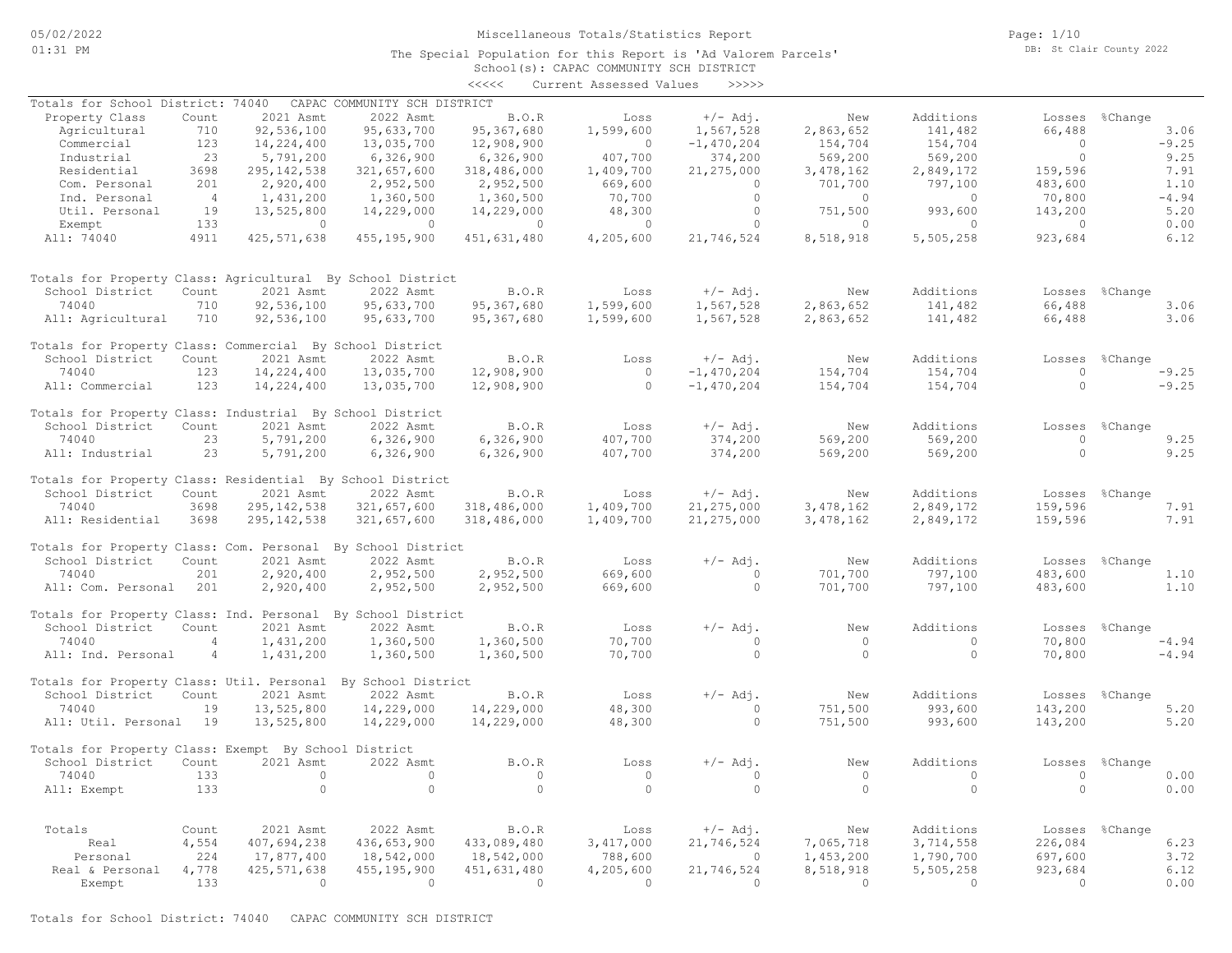#### School(s): CAPAC COMMUNITY SCH DISTRICT The Special Population for this Report is 'Ad Valorem Parcels'

| くくくくく | S.E.V., Taxable and Capped Values |  |  |  | >>>>> |
|-------|-----------------------------------|--|--|--|-------|
|-------|-----------------------------------|--|--|--|-------|

|                                                             |                |               |                    |              | $5.2.7.7$ $10.70000000$ $0.7000000$ |               |                |             |                |               |
|-------------------------------------------------------------|----------------|---------------|--------------------|--------------|-------------------------------------|---------------|----------------|-------------|----------------|---------------|
| Property Class                                              | Count          | 2021 SEV      | Fin SEV            | 2022 SEV     | 2021 Tax                            | Fin Tax       | 2022 Tax       | BOR Tax     | 2022 Cap       | 2022 MCAP     |
| Agricultural                                                | 710            | 92,536,100    | 92,379,800         | 95,367,680   | 51,826,131                          | 51,707,648    | 55,330,229     | 55,206,188  | 54,369,676     | 54, 292, 541  |
| Commercial                                                  | 123            | 14,224,400    | 14,165,900         | 12,908,900   | 11,323,599                          | 11,268,777    | 11,373,606     | 11,246,910  | 11,921,986     | 11,795,290    |
| Industrial                                                  | 23             | 5,791,200     | 5,791,200          | 6,326,900    | 4,677,578                           | 4,677,578     | 5,188,983      | 5,188,983   | 5,188,983      | 5,188,983     |
| Residential                                                 | 3698           | 295, 142, 538 | 294,901,738        | 318,486,000  | 207,770,539                         | 207, 485, 419 | 223, 346, 216  | 221,073,989 | 218, 923, 354  | 216,828,350   |
| Com. Personal                                               | 201            | 2,920,400     | 2,922,800          | 2,952,500    | 2,920,400                           | 2,922,800     | 2,952,500      | 2,952,500   | 2,952,500      | 2,952,500     |
| Ind. Personal                                               | $\overline{4}$ | 1,431,200     | 1,431,200          | 1,360,500    | 1,431,200                           | 1,431,200     | 1,360,500      | 1,360,500   | 1,360,500      | 1,360,500     |
| Util. Personal                                              | 19             | 13,525,800    | 13,525,800         | 14,229,000   | 13,525,800                          | 13,525,800    | 14,229,000     | 14,229,000  | 14,229,000     | 14,229,000    |
| Exempt                                                      | 133            | $\circ$       | $\circ$            | $\circ$      | $\overline{0}$                      | $\circ$       | $\overline{0}$ | $\circ$     | $\overline{0}$ | $\circ$       |
| All: 74040                                                  | 4911           | 425, 571, 638 | 425, 118, 438      | 451,631,480  | 293, 475, 247                       | 293,019,222   | 313,781,034    | 311,258,070 | 308, 945, 999  | 306,647,164   |
| Totals for Property Class: Agricultural By School District  |                |               |                    |              |                                     |               |                |             |                |               |
| School District                                             | Count          | 2021 SEV      | Fin SEV            | 2022 SEV     | 2021 Tax                            | Fin Tax       | 2022 Tax       | BOR Tax     | 2022 Cap       | 2022 MCAP     |
| 74040                                                       | 710            | 92,536,100    | 92,379,800         | 95, 367, 680 | 51,826,131                          | 51,707,648    | 55,330,229     | 55,206,188  | 54,369,676     | 54,292,541    |
| All: Agricultural                                           | 710            | 92,536,100    | 92,379,800         | 95,367,680   | 51,826,131                          | 51,707,648    | 55, 330, 229   | 55,206,188  | 54,369,676     | 54, 292, 541  |
| Totals for Property Class: Commercial By School District    |                |               |                    |              |                                     |               |                |             |                |               |
| School District                                             | Count          | 2021 SEV      | Fin SEV            | 2022 SEV     | 2021 Tax                            | Fin Tax       | 2022 Tax       | BOR Tax     | 2022 Cap       | 2022 MCAP     |
| 74040                                                       | 123            | 14,224,400    | 14,165,900         | 12,908,900   | 11,323,599                          | 11,268,777    | 11,373,606     | 11,246,910  | 11,921,986     | 11,795,290    |
| All: Commercial                                             | 123            | 14,224,400    | 14,165,900         | 12,908,900   | 11,323,599                          | 11,268,777    | 11,373,606     | 11,246,910  | 11,921,986     | 11,795,290    |
| Totals for Property Class: Industrial By School District    |                |               |                    |              |                                     |               |                |             |                |               |
| School District                                             | Count          | 2021 SEV      | Fin SEV            | 2022 SEV     | 2021 Tax                            | Fin Tax       | 2022 Tax       | BOR Tax     | 2022 Cap       | 2022 MCAP     |
| 74040                                                       | 23             | 5,791,200     | 5,791,200          | 6,326,900    | 4,677,578                           | 4,677,578     | 5,188,983      | 5,188,983   | 5,188,983      | 5,188,983     |
| All: Industrial                                             | 23             | 5,791,200     | 5,791,200          | 6,326,900    | 4,677,578                           | 4,677,578     | 5,188,983      | 5,188,983   | 5,188,983      | 5,188,983     |
| Totals for Property Class: Residential By School District   |                |               |                    |              |                                     |               |                |             |                |               |
| School District                                             | Count          | 2021 SEV      | Fin SEV            | 2022 SEV     | 2021 Tax                            | Fin Tax       | 2022 Tax       | BOR Tax     | 2022 Cap       | 2022 MCAP     |
| 74040                                                       | 3698           | 295, 142, 538 | 294, 901, 738      | 318,486,000  | 207, 770, 539                       | 207, 485, 419 | 223, 346, 216  | 221,073,989 | 218, 923, 354  | 216,828,350   |
| All: Residential                                            | 3698           | 295, 142, 538 | 294,901,738        | 318,486,000  | 207,770,539                         | 207, 485, 419 | 223, 346, 216  | 221,073,989 | 218, 923, 354  | 216,828,350   |
| Totals for Property Class: Com. Personal By School District |                |               |                    |              |                                     |               |                |             |                |               |
| School District                                             | Count          | 2021 SEV      | Fin SEV            | 2022 SEV     | 2021 Tax                            | Fin Tax       | 2022 Tax       | BOR Tax     | 2022 Cap       | 2022 MCAP     |
| 74040                                                       | 201            | 2,920,400     | 2,922,800          | 2,952,500    | 2,920,400                           | 2,922,800     | 2,952,500      | 2,952,500   | 2,952,500      | 2,952,500     |
| All: Com. Personal                                          | 201            | 2,920,400     | 2,922,800          | 2,952,500    | 2,920,400                           | 2,922,800     | 2,952,500      | 2,952,500   | 2,952,500      | 2,952,500     |
| Totals for Property Class: Ind. Personal By School District |                |               |                    |              |                                     |               |                |             |                |               |
| School District                                             | Count          | 2021 SEV      | Fin SEV            | 2022 SEV     | 2021 Tax                            | Fin Tax       | 2022 Tax       | BOR Tax     | 2022 Cap       | 2022 MCAP     |
| 74040                                                       | $\overline{4}$ | 1,431,200     | 1,431,200          | 1,360,500    | 1,431,200                           | 1,431,200     | 1,360,500      | 1,360,500   | 1,360,500      | 1,360,500     |
| All: Ind. Personal                                          | $\overline{4}$ | 1,431,200     | 1,431,200          | 1,360,500    | 1,431,200                           | 1,431,200     | 1,360,500      | 1,360,500   | 1,360,500      | 1,360,500     |
| Totals for Property Class: Util. Personal                   |                |               | By School District |              |                                     |               |                |             |                |               |
| School District                                             | Count          | 2021 SEV      | Fin SEV            | 2022 SEV     | 2021 Tax                            | Fin Tax       | 2022 Tax       | BOR Tax     | 2022 Cap       | 2022 MCAP     |
| 74040                                                       | 19             | 13,525,800    | 13,525,800         | 14,229,000   | 13,525,800                          | 13,525,800    | 14,229,000     | 14,229,000  | 14,229,000     | 14,229,000    |
| All: Util. Personal                                         | 19             | 13,525,800    | 13,525,800         | 14,229,000   | 13,525,800                          | 13,525,800    | 14,229,000     | 14,229,000  | 14,229,000     | 14,229,000    |
| Totals for Property Class: Exempt By School District        |                |               |                    |              |                                     |               |                |             |                |               |
| School District                                             | Count          | 2021 SEV      | Fin SEV            | 2022 SEV     | 2021 Tax                            | Fin Tax       | 2022 Tax       | BOR Tax     | 2022 Cap       | 2022 MCAP     |
| 74040                                                       | 133            | $\circ$       | $\circ$            | $\circ$      | $\circ$                             | $\circ$       | $\circ$        | $\circ$     | $\circ$        | $\circ$       |
| All: Exempt                                                 | 133            | $\circ$       | $\circ$            | $\circ$      | $\circ$                             | $\circ$       | $\circ$        | $\circ$     | $\Omega$       | $\circ$       |
| Totals                                                      | Count          | 2021 SEV      | Fin SEV            | 2022 SEV     | 2021 Tax                            | Fin Tax       | 2022 Tax       | BOR Tax     | 2022 Cap       | 2022 MCAP     |
| Real                                                        | 4,554          | 407,694,238   | 407,238,638        | 433,089,480  | 275,597,847                         | 275, 139, 422 | 295, 239, 034  | 292,716,070 | 290, 403, 999  | 288, 105, 164 |
| Personal                                                    | 224            | 17,877,400    | 17,879,800         | 18,542,000   | 17,877,400                          | 17,879,800    | 18,542,000     | 18,542,000  | 18,542,000     | 18,542,000    |
| Real & Personal                                             | 4,778          | 425, 571, 638 | 425, 118, 438      | 451,631,480  | 293, 475, 247                       | 293,019,222   | 313,781,034    | 311,258,070 | 308,945,999    | 306,647,164   |
| Exempt                                                      | 133            | $\Omega$      | $\Omega$           | $\bigcirc$   | $\bigcirc$                          | $\Omega$      | $\Omega$       | $\Omega$    | $\bigcirc$     | $\Omega$      |
|                                                             |                |               |                    |              |                                     |               |                |             |                |               |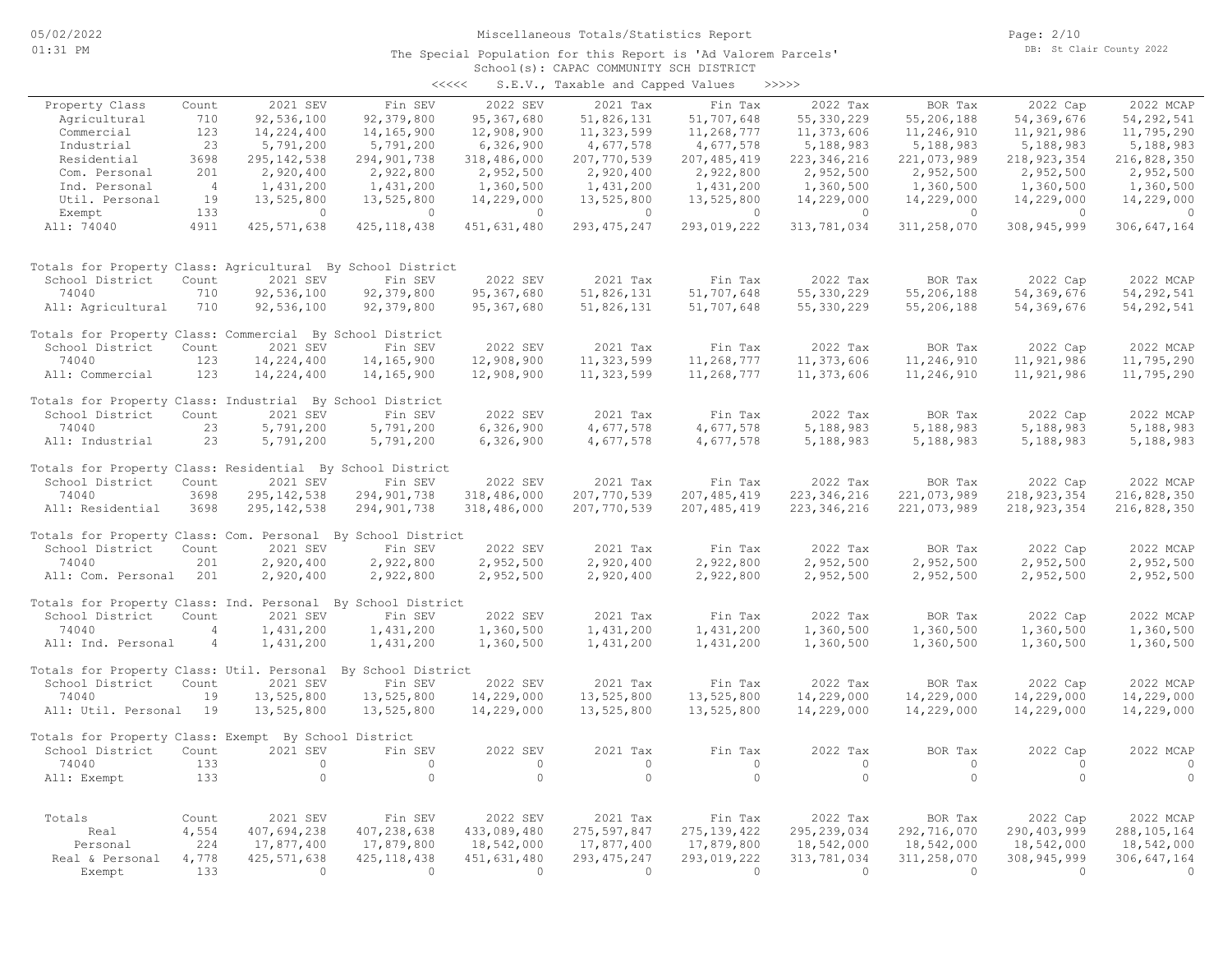The Special Population for this Report is 'Ad Valorem Parcels'

School(s): CAPAC COMMUNITY SCH DISTRICT <<<<< PRE/MBT Percentage Times S.E.V. >>>>>

| Totals for School District: 74040                            |                 |               | CAPAC COMMUNITY SCH DISTRICT |                |                |                |                |                |                |
|--------------------------------------------------------------|-----------------|---------------|------------------------------|----------------|----------------|----------------|----------------|----------------|----------------|
| Property Class                                               | Count           | 2021 ORIG     | 2021 ORIG                    | Final PRE      | Final          | W/O Winter     | W/O Winter     | 2022 ORIG      | 2022 ORIG      |
|                                                              |                 | PRE           | Non-PRE                      |                | Non-PRE        | PRE            | Non-PRE        | PRE            | Non-PRE        |
| Agricultural                                                 | 688             | 88,632,258    | 3,903,842                    | 88,506,333     | 3,873,467      | 88, 475, 958   | 3,903,842      | 91,356,765     | 4,010,915      |
| Commercial                                                   | $\overline{7}$  | 627,300       | 13,597,100                   | 627,300        | 13,538,600     | 627,300        | 13,538,600     | 598,980        | 12,309,920     |
| Industrial                                                   | 6               | 753,150       | 5,038,050                    | 753,150        | 5,038,050      | 753,150        | 5,038,050      | 493,700        | 5,833,200      |
| Residential                                                  | 2933            | 264,780,346   | 30, 362, 192                 | 264, 431, 146  | 30,470,592     | 263,705,746    | 31, 195, 992   | 283,024,782    | 35, 461, 218   |
| Com. Personal                                                | 201             | 2,920,400     | $\overline{0}$               | 2,922,800      | $\overline{0}$ | 2,922,800      | $\sim$ 0       | 2,952,500      | $\sim$ 0       |
| Ind. Personal                                                | $\overline{4}$  | 1,431,200     | $\overline{0}$               | 1,431,200      | $\overline{0}$ | 1,431,200      | $\overline{0}$ | 1,360,500      | $\overline{0}$ |
| Util. Personal                                               | $\circ$         | $\circ$       | 13,525,800                   | $\overline{0}$ | 13,525,800     | $\overline{0}$ | 13,525,800     | $\overline{0}$ | 14,229,000     |
| Exempt                                                       | 9               | $\circ$       | $\overline{0}$               | $\Omega$       | $\sim$ 0       | $\circ$        | $\Omega$       | $\Omega$       | $\Omega$       |
| All: 74040                                                   | 3,848           | 359, 144, 654 | 66,426,984                   | 358,671,929    | 66,446,509     | 357,916,154    | 67,202,284     | 379,787,227    | 71,844,253     |
| Totals for Property Class: Agricultural By School District   |                 |               |                              |                |                |                |                |                |                |
| School District                                              | Count           | 2021 ORIG     | 2021 ORIG                    | Final PRE      | Final          | W/O Winter     | W/O Winter     | 2022 ORIG      | 2022 ORIG      |
|                                                              |                 | PRE           | Non-PRE                      |                | Non-PRE        | PRE            | Non-PRE        | <b>PRE</b>     | Non-PRE        |
| 74040                                                        | 688             | 88,632,258    | 3,903,842                    | 88,506,333     | 3,873,467      | 88, 475, 958   | 3,903,842      | 91, 356, 765   | 4,010,915      |
| All: Agricultural                                            | 688             | 88,632,258    | 3,903,842                    | 88,506,333     | 3,873,467      | 88, 475, 958   | 3,903,842      | 91, 356, 765   | 4,010,915      |
|                                                              |                 |               |                              |                |                |                |                |                |                |
| Totals for Property Class: Commercial By School District     |                 |               |                              |                |                |                |                |                |                |
| School District                                              | Count           | 2021 ORIG     | 2021 ORIG                    | Final PRE      | Final          | W/O Winter     | W/O Winter     | 2022 ORIG      | 2022 ORIG      |
|                                                              |                 | PRE           | Non-PRE                      |                | Non-PRE        | PRE            | Non-PRE        | PRE            | Non-PRE        |
| 74040                                                        | $7\phantom{0}$  | 627,300       | 13,597,100                   | 627,300        | 13,538,600     | 627,300        | 13,538,600     | 598,980        | 12,309,920     |
| All: Commercial                                              | $7\overline{)}$ | 627,300       | 13,597,100                   | 627,300        | 13,538,600     | 627,300        | 13,538,600     | 598,980        | 12,309,920     |
|                                                              |                 |               |                              |                |                |                |                |                |                |
| Totals for Property Class: Industrial By School District     |                 |               |                              |                |                |                |                |                |                |
| School District                                              | Count           | 2021 ORIG     | 2021 ORIG                    | Final PRE      | Final          | W/O Winter     | W/O Winter     | 2022 ORIG      | 2022 ORIG      |
|                                                              |                 | PRE           | Non-PRE                      |                | Non-PRE        | PRE            | Non-PRE        | <b>PRE</b>     | Non-PRE        |
| 74040                                                        | 6               | 753,150       | 5,038,050                    | 753,150        | 5,038,050      | 753,150        | 5,038,050      | 493,700        | 5,833,200      |
| All: Industrial                                              | $6\overline{6}$ | 753,150       | 5,038,050                    | 753,150        | 5,038,050      | 753,150        | 5,038,050      | 493,700        | 5,833,200      |
|                                                              |                 |               |                              |                |                |                |                |                |                |
| Totals for Property Class: Residential By School District    |                 |               |                              |                |                |                |                |                |                |
| School District                                              | Count           | 2021 ORIG     | 2021 ORIG                    | Final PRE      | Final          | W/O Winter     | W/O Winter     | 2022 ORIG      | 2022 ORIG      |
|                                                              |                 | PRE           | Non-PRE                      |                | Non-PRE        | PRE            | Non-PRE        | PRE            | Non-PRE        |
| 74040                                                        | 2933            | 264,780,346   | 30, 362, 192                 | 264, 431, 146  | 30,470,592     | 263,705,746    | 31, 195, 992   | 283,024,782    | 35, 461, 218   |
| All: Residential                                             | 2933            | 264,780,346   | 30, 362, 192                 | 264, 431, 146  | 30,470,592     | 263,705,746    | 31, 195, 992   | 283,024,782    | 35, 461, 218   |
|                                                              |                 |               |                              |                |                |                |                |                |                |
| Totals for Property Class: Com. Personal By School District  |                 |               |                              |                |                |                |                |                |                |
| School District                                              | Count           | 2021 ORIG     | 2021 ORIG                    | Final PRE      | Final          | W/O Winter     | W/O Winter     | 2022 ORIG      | 2022 ORIG      |
|                                                              |                 | PRE           | Non-PRE                      |                | Non-PRE        | PRE            | Non-PRE        | PRE            | Non-PRE        |
| 74040                                                        | 201             | 2,920,400     | $\sim$ 0                     | 2,922,800      | $\sim$ 0       | 2,922,800      | $\sim$ 0       | 2,952,500      | $\overline{0}$ |
| All: Com. Personal 201                                       |                 | 2,920,400     | $\sim$ 0                     | 2,922,800      | $\sim$ 0       | 2,922,800      | $\overline{0}$ | 2,952,500      | $\overline{0}$ |
|                                                              |                 |               |                              |                |                |                |                |                |                |
| Totals for Property Class: Ind. Personal By School District  |                 |               |                              |                |                |                |                |                |                |
| School District                                              | Count           | 2021 ORIG     | 2021 ORIG                    | Final PRE      | Final          | W/O Winter     | W/O Winter     | 2022 ORIG      | 2022 ORIG      |
|                                                              |                 | PRE           | Non-PRE                      |                | Non-PRE        | PRE            | Non-PRE        | PRE            | Non-PRE        |
| 74040                                                        | $\overline{4}$  | 1,431,200     | $\overline{0}$               | 1,431,200      | $\sim$ 0       | 1,431,200      | $\circ$        | 1,360,500      | $\sim$ 0       |
| All: Ind. Personal                                           | 4               | 1,431,200     | $\circ$                      | 1,431,200      | $\overline{0}$ | 1,431,200      | $\circ$        | 1,360,500      | $\Omega$       |
|                                                              |                 |               |                              |                |                |                |                |                |                |
| Totals for Property Class: Util. Personal By School District |                 |               |                              |                |                |                |                |                |                |
| School District                                              | Count           | 2021 ORIG     | 2021 ORIG                    | Final PRE      | Final          | W/O Winter     | W/O Winter     | 2022 ORIG      | 2022 ORIG      |
|                                                              |                 | PRE           | Non-PRE                      |                | Non-PRE        | PRE            | Non-PRE        | PRE            | Non-PRE        |
| 74040                                                        | 0               | $\circ$       | 13,525,800                   | $\circ$        | 13,525,800     | $\circ$        | 13,525,800     | $\circ$        | 14,229,000     |
| All: Util. Personal                                          | $\circ$         | $\circ$       | 13,525,800                   | $\circ$        | 13,525,800     | $\circ$        | 13,525,800     | $\circ$        | 14,229,000     |
|                                                              |                 |               |                              |                |                |                |                |                |                |
| Totals for Property Class: Exempt By School District         |                 |               |                              |                |                |                |                |                |                |
| School District                                              | Count           | 2021 ORIG     | 2021 ORIG                    | Final PRE      | Final          | W/O Winter     | W/O Winter     | 2022 ORIG      | 2022 ORIG      |
|                                                              |                 | PRE           | Non-PRE                      |                | Non-PRE        | PRE            | Non-PRE        | PRE            | Non-PRE        |
| 74040                                                        | 9               | 0             | 0                            | 0              | 0              | $\circ$        | 0              | 0              | 0              |
| All: Exempt                                                  | 9               | 0             | $\circ$                      | $\mathbb O$    | $\circ$        | $\circ$        | $\circ$        | $\circ$        | $\circ$        |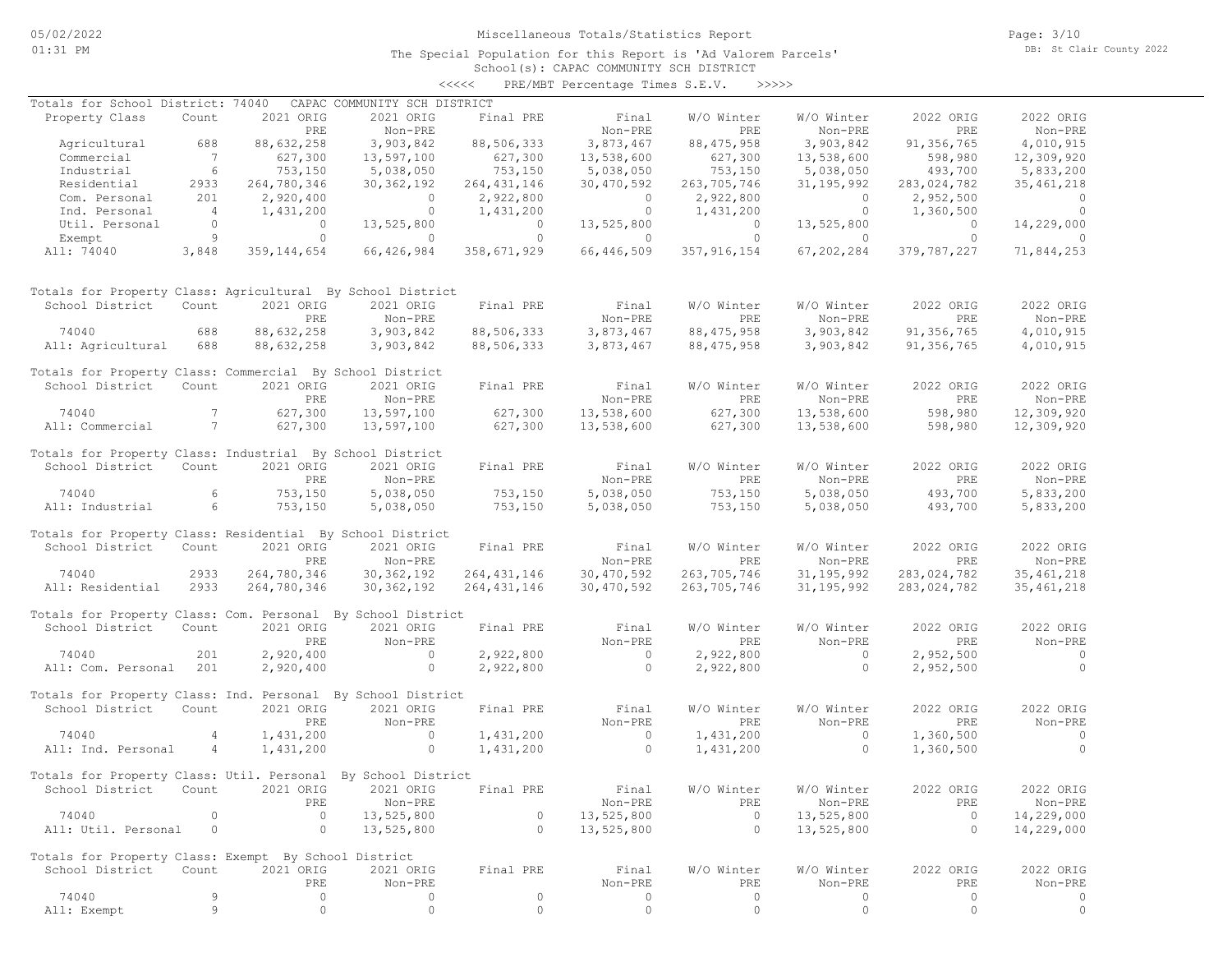05/02/2022 01:31 PM

## Miscellaneous Totals/Statistics Report

The Special Population for this Report is 'Ad Valorem Parcels'

Page: 4/10 DB: St Clair County 2022

School(s): CAPAC COMMUNITY SCH DISTRICT

<<<<< PRE/MBT Percentage Times S.E.V. >>>>>

| Totals          | Count | 2021 ORIG   | 2021 ORIG  | Final PRE     | Final      | W/O Winter    | W/O Winter | 2022 ORIG     | 2022 ORIG  |
|-----------------|-------|-------------|------------|---------------|------------|---------------|------------|---------------|------------|
|                 |       | PRE         | Non-PRE    |               | Non-PRE    | PRE           | Non-PRE    | PRE           | Non-PRE    |
| Real            | 3,634 | 354,793,054 | 52,901,184 | 354, 317, 929 | 52,920,709 | 353,562,154   | 53,676,484 | 375, 474, 227 | 57,615,253 |
| Personal        | 205   | 4,351,600   | 13,525,800 | 4,354,000     | 13,525,800 | 4,354,000     | 13,525,800 | 4,313,000     | 14,229,000 |
| Real & Personal | 3,839 | 359,144,654 | 66,426,984 | 358,671,929   | 66,446,509 | 357, 916, 154 | 67,202,284 | 379,787,227   | 71,844,253 |
| Exempt          |       |             |            |               |            |               |            |               |            |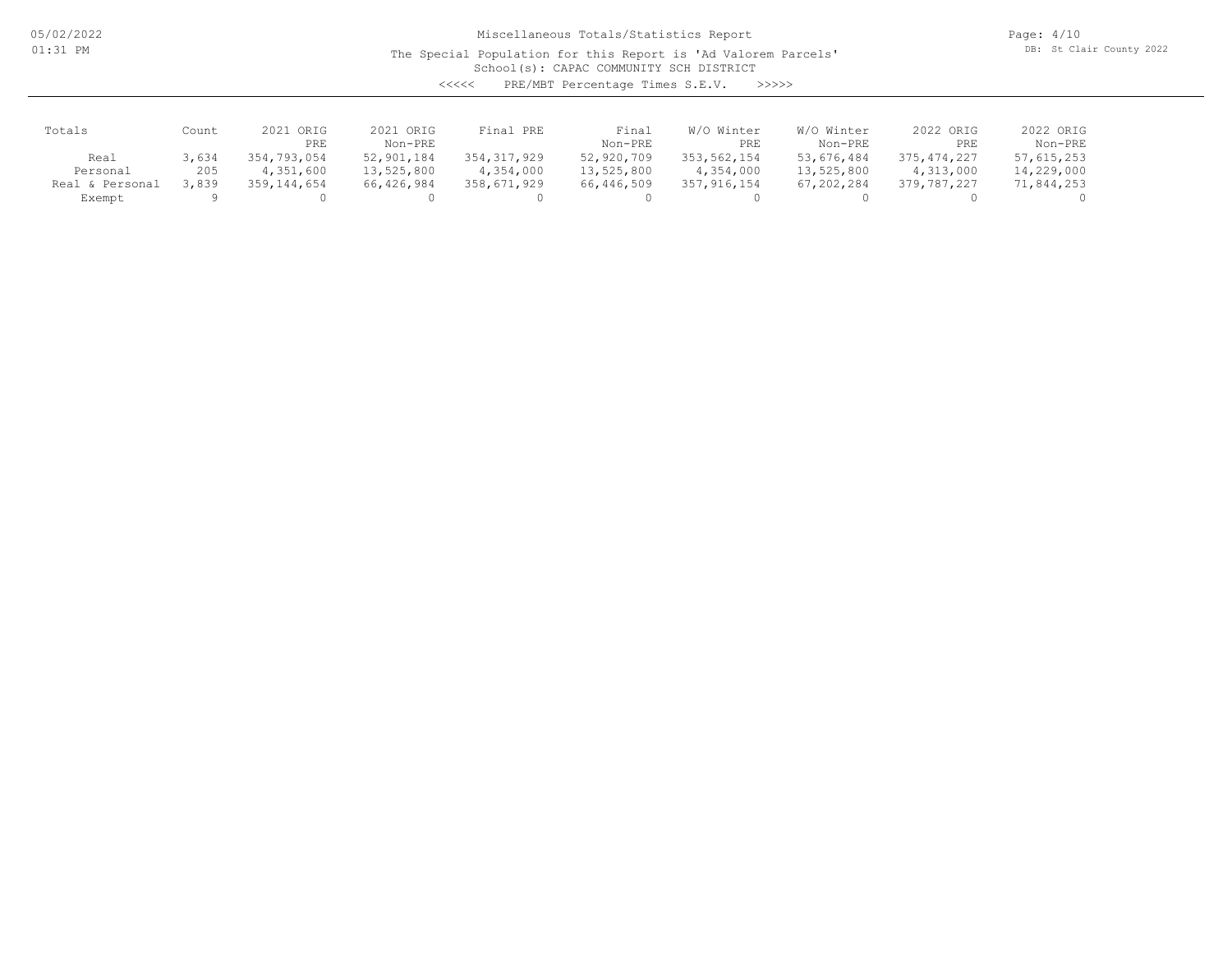School(s): CAPAC COMMUNITY SCH DISTRICT <<<<< PRE/MBT Percentage Times Taxable >>>>>

| Totals for School District: 74040                            |                 |                | CAPAC COMMUNITY SCH DISTRICT |                |                                                      |                |                |                |                |
|--------------------------------------------------------------|-----------------|----------------|------------------------------|----------------|------------------------------------------------------|----------------|----------------|----------------|----------------|
| Property Class                                               | Count           | 2021 ORIG      | 2021 ORIG                    | Final PRE      | Final                                                | W/O Winter     | W/O Winter     | 2022 ORIG      | 2022 ORIG      |
|                                                              |                 | PRE            | Non-PRE                      |                | Non-PRE                                              | PRE            | Non-PRE        | PRE            | Non-PRE        |
| Agricultural                                                 | 688             | 49,570,498     | 2,255,633                    | 49, 475, 312   | 2,232,336                                            | 49, 459, 594   | 2,248,054      | 52,662,985     | 2,543,203      |
| Commercial                                                   | $\overline{7}$  | 409,181        | 10,914,418                   | 409,181        | 10,859,596                                           | 409,181        | 10,859,596     | 415,934        | 10,830,976     |
| Industrial                                                   | $6\overline{6}$ | 319,933        | 4,357,645                    | 319,933        | 4,357,645                                            | 319,933        | 4,357,645      | 192,024        | 4,996,959      |
| Residential                                                  | 2933            | 187,510,455    | 20,260,084                   | 187, 159, 198  | 20,326,221                                           | 186,591,330    | 20,894,089     | 196,516,211    | 24,557,778     |
| Com. Personal                                                | 201             | 2,920,400      | $\overline{0}$               | 2,922,800      | $\overline{0}$                                       | 2,922,800      | $\overline{0}$ | 2,952,500      | $\circ$        |
| Ind. Personal                                                | $\overline{4}$  | 1,431,200      | $\overline{0}$               | 1,431,200      | $\overline{0}$                                       | 1,431,200      | $\overline{0}$ | 1,360,500      | $\overline{0}$ |
|                                                              | $\circ$         | $\overline{0}$ | 13,525,800                   | $\overline{0}$ | 13,525,800                                           | $\overline{0}$ | 13,525,800     | $\overline{0}$ | 14,229,000     |
| Util. Personal                                               |                 |                |                              |                |                                                      | $\Omega$       |                |                |                |
| Exempt                                                       | 9               | $\circ$        | $\circ$                      | $\circ$        | $\sim$ 0                                             |                | $\overline{0}$ | $\overline{0}$ | $\Omega$       |
| All: 74040                                                   | 3848            | 242, 161, 667  | 51, 313, 580                 | 241,717,624    | 51,301,598                                           | 241, 134, 038  | 51,885,184     | 254,100,154    | 57, 157, 916   |
| Totals for Property Class: Agricultural By School District   |                 |                |                              |                |                                                      |                |                |                |                |
| School District                                              | Count           | 2021 ORIG      | 2021 ORIG                    | Final PRE      | Final                                                | W/O Winter     | W/O Winter     | 2022 ORIG      | 2022 ORIG      |
|                                                              |                 | PRE            | Non-PRE                      |                | Non-PRE                                              | PRE            | Non-PRE        | PRE            | Non-PRE        |
| 74040                                                        | 688             | 49,570,498     | 2,255,633                    |                |                                                      | 49, 459, 594   | 2,248,054      | 52,662,985     | 2,543,203      |
| All: Agricultural                                            | 688             | 49,570,498     | 2,255,633                    |                | 49, 475, 312 2, 232, 336<br>49, 475, 312 2, 232, 336 | 49,459,594     | 2,248,054      | 52,662,985     | 2,543,203      |
|                                                              |                 |                |                              |                |                                                      |                |                |                |                |
| Totals for Property Class: Commercial By School District     |                 |                |                              |                |                                                      |                |                |                |                |
| School District Count                                        |                 | 2021 ORIG      | 2021 ORIG                    | Final PRE      | Final                                                | W/O Winter     | W/O Winter     | 2022 ORIG      | 2022 ORIG      |
|                                                              |                 | PRE            | Non-PRE                      |                | Non-PRE                                              | PRE            | Non-PRE        | PRE            | Non-PRE        |
| 74040                                                        | 7               | 409,181        | 10,914,418                   | 409,181        | 10,859,596                                           | 409,181        | 10,859,596     | 415,934        | 10,830,976     |
| All: Commercial                                              |                 | 409,181        | 10,914,418                   | 409,181        | 10,859,596                                           | 409,181        | 10,859,596     | 415,934        | 10,830,976     |
| Totals for Property Class: Industrial By School District     |                 |                |                              |                |                                                      |                |                |                |                |
| School District                                              | Count           | 2021 ORIG      | 2021 ORIG                    | Final PRE      | Final                                                | W/O Winter     | W/O Winter     | 2022 ORIG      | 2022 ORIG      |
|                                                              |                 | PRE            | Non-PRE                      |                | Non-PRE                                              | <b>PRE</b>     | Non-PRE        | PRE            | Non-PRE        |
| 74040                                                        | 6               | 319,933        | 4,357,645                    | 319,933        | 4,357,645                                            | 319,933        | 4,357,645      | 192,024        | 4,996,959      |
| All: Industrial                                              | $6\overline{6}$ | 319,933        | 4,357,645                    | 319,933        | 4,357,645                                            | 319,933        | 4,357,645      | 192,024        | 4,996,959      |
|                                                              |                 |                |                              |                |                                                      |                |                |                |                |
| Totals for Property Class: Residential By School District    |                 |                |                              |                |                                                      |                |                |                |                |
| School District                                              | Count           | 2021 ORIG      | 2021 ORIG                    | Final PRE      | Final                                                | W/O Winter     | W/O Winter     | 2022 ORIG      | 2022 ORIG      |
|                                                              |                 | PRE            | Non-PRE                      |                | Non-PRE                                              | PRE            | Non-PRE        | PRE            | Non-PRE        |
| 74040                                                        | 2933            | 187, 510, 455  | 20,260,084                   | 187, 159, 198  | 20,326,221                                           | 186,591,330    | 20,894,089     | 196,516,211    | 24,557,778     |
| All: Residential                                             | 2933            | 187,510,455    | 20,260,084                   | 187, 159, 198  | 20,326,221                                           | 186,591,330    | 20,894,089     | 196,516,211    | 24,557,778     |
|                                                              |                 |                |                              |                |                                                      |                |                |                |                |
| Totals for Property Class: Com. Personal By School District  |                 |                |                              |                |                                                      |                |                |                |                |
| School District                                              | Count           | 2021 ORIG      | 2021 ORIG                    | Final PRE      | Final                                                | W/O Winter     | W/O Winter     | 2022 ORIG      | 2022 ORIG      |
|                                                              |                 | PRE            | Non-PRE                      |                | Non-PRE                                              | PRE            | Non-PRE        | PRE            | Non-PRE        |
| 74040                                                        | 201             | 2,920,400      | $\overline{0}$               | 2,922,800      | $\overline{0}$                                       | 2,922,800      | $\sim$ 0       | 2,952,500      | $\circ$        |
| All: Com. Personal 201                                       |                 | 2,920,400      | $\sim$ 0                     | 2,922,800      | $\sim$ 0                                             | 2,922,800      | $\overline{0}$ | 2,952,500      | $\circ$        |
| Totals for Property Class: Ind. Personal By School District  |                 |                |                              |                |                                                      |                |                |                |                |
| School District                                              | Count           | 2021 ORIG      | 2021 ORIG                    | Final PRE      | Final                                                | W/O Winter     | W/O Winter     | 2022 ORIG      | 2022 ORIG      |
|                                                              |                 |                |                              |                |                                                      |                |                |                |                |
|                                                              |                 | PRE            | Non-PRE                      |                | Non-PRE                                              | PRE            | Non-PRE        | PRE            | Non-PRE        |
| 74040                                                        | $\overline{4}$  | 1,431,200      | $\sim$ 0                     | 1,431,200      | $\sim$ 0                                             | 1,431,200      | $\overline{0}$ | 1,360,500      | $\sim$ 0       |
| All: Ind. Personal                                           | 4               | 1,431,200      | $\circ$                      | 1,431,200      | $\overline{0}$                                       | 1,431,200      | $\Omega$       | 1,360,500      | $\Omega$       |
| Totals for Property Class: Util. Personal By School District |                 |                |                              |                |                                                      |                |                |                |                |
|                                                              |                 |                | 2021 ORIG 2021 ORIG          |                | Final                                                |                |                |                |                |
| School District                                              | Count           |                |                              | Final PRE      |                                                      | W/O Winter     | W/O Winter     | 2022 ORIG      | 2022 ORIG      |
|                                                              |                 | PRE            | Non-PRE                      |                | Non-PRE                                              | PRE            | Non-PRE        | PRE            | Non-PRE        |
| 74040                                                        | $\circ$         | $\circ$        | 13,525,800                   | $\circ$        | 13,525,800                                           | $\circ$        | 13,525,800     | $\circ$        | 14,229,000     |
| All: Util. Personal                                          | 0               | $\circ$        | 13,525,800                   | $\circ$        | 13,525,800                                           | $\circ$        | 13,525,800     | $\circ$        | 14,229,000     |
| Totals for Property Class: Exempt By School District         |                 |                |                              |                |                                                      |                |                |                |                |
| School District                                              | Count           | 2021 ORIG      | 2021 ORIG                    | Final PRE      | Final                                                | W/O Winter     | W/O Winter     | 2022 ORIG      | 2022 ORIG      |
|                                                              |                 | PRE            | Non-PRE                      |                | Non-PRE                                              | PRE            | Non-PRE        | PRE            | Non-PRE        |
| 74040                                                        | 9               | 0              | 0                            | $\circ$        | 0                                                    | $\circ$        | 0              | 0              | 0              |
| All: Exempt                                                  | 9               | $\circ$        | $\circ$                      | $\circ$        | $\circ$                                              | $\circ$        | $\circ$        | $\circ$        | $\circ$        |
|                                                              |                 |                |                              |                |                                                      |                |                |                |                |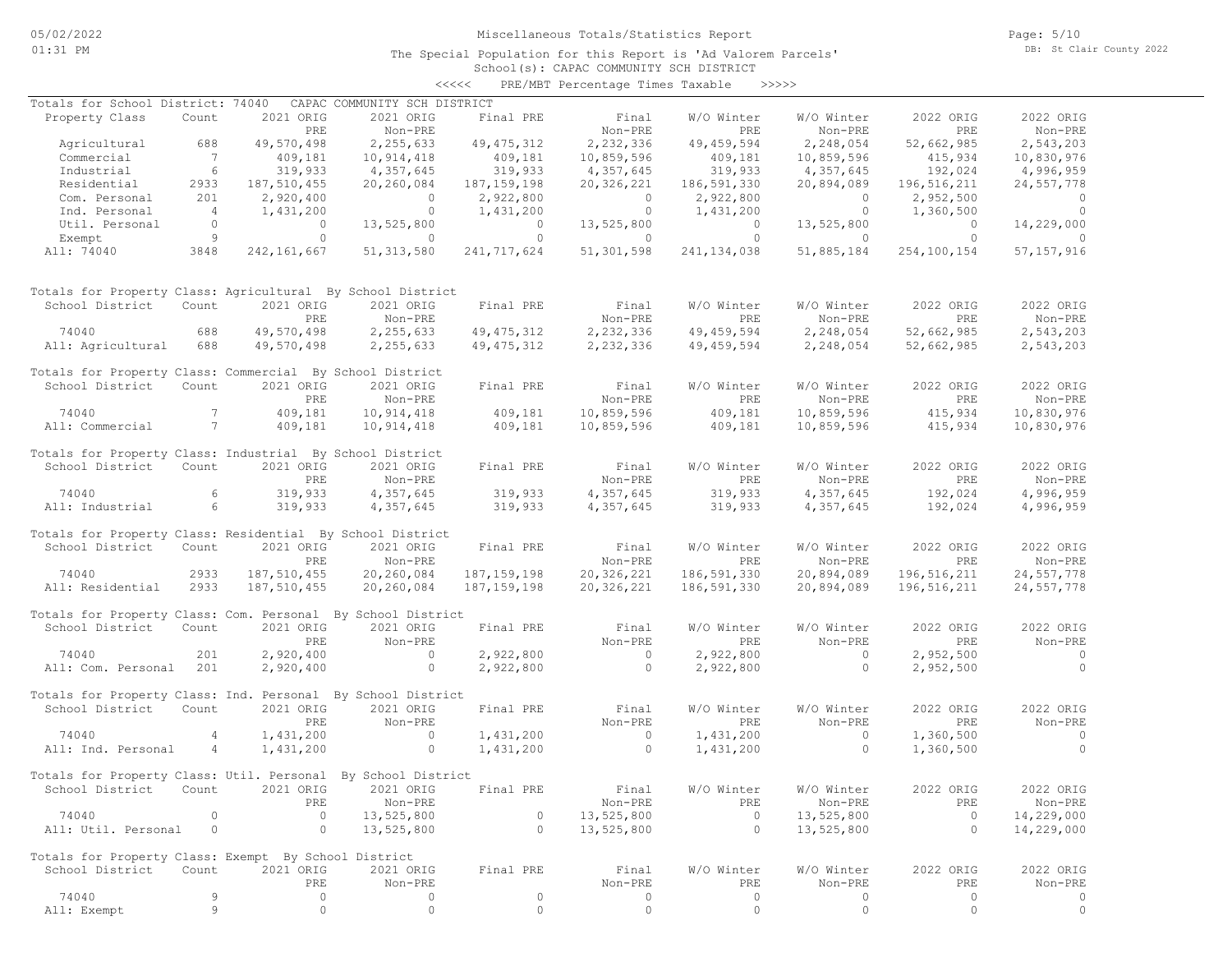05/02/2022 01:31 PM

## Miscellaneous Totals/Statistics Report

The Special Population for this Report is 'Ad Valorem Parcels'

Page: 6/10 DB: St Clair County 2022

School(s): CAPAC COMMUNITY SCH DISTRICT

<<<<< PRE/MBT Percentage Times Taxable >>>>>

| Totals                    | Count        | 2021 ORIG<br>PRE         | 2021 ORIG<br>Non-PRE     | Final PRE                | Final<br>Non-PRE         | W/O Winter<br>PRE        | W/O Winter<br>Non-PRE      | 2022 ORIG<br>PRE         | 2022 ORIG<br>Non-PRE     |
|---------------------------|--------------|--------------------------|--------------------------|--------------------------|--------------------------|--------------------------|----------------------------|--------------------------|--------------------------|
| Real<br>Personal          | 3,634<br>205 | 237,810,067<br>4,351,600 | 37,787,780<br>13,525,800 | 237,363,624<br>4,354,000 | 37,775,798<br>13,525,800 | 236,780,038<br>4,354,000 | 38, 359, 384<br>13,525,800 | 249,787,154<br>4,313,000 | 42,928,916<br>14,229,000 |
| Real & Personal<br>Exempt | 3,839        | 242,161,667              | 51, 313, 580             | 241,717,624              | 51,301,598               | 241,134,038              | 51,885,184                 | 254,100,154              | 57, 157, 916             |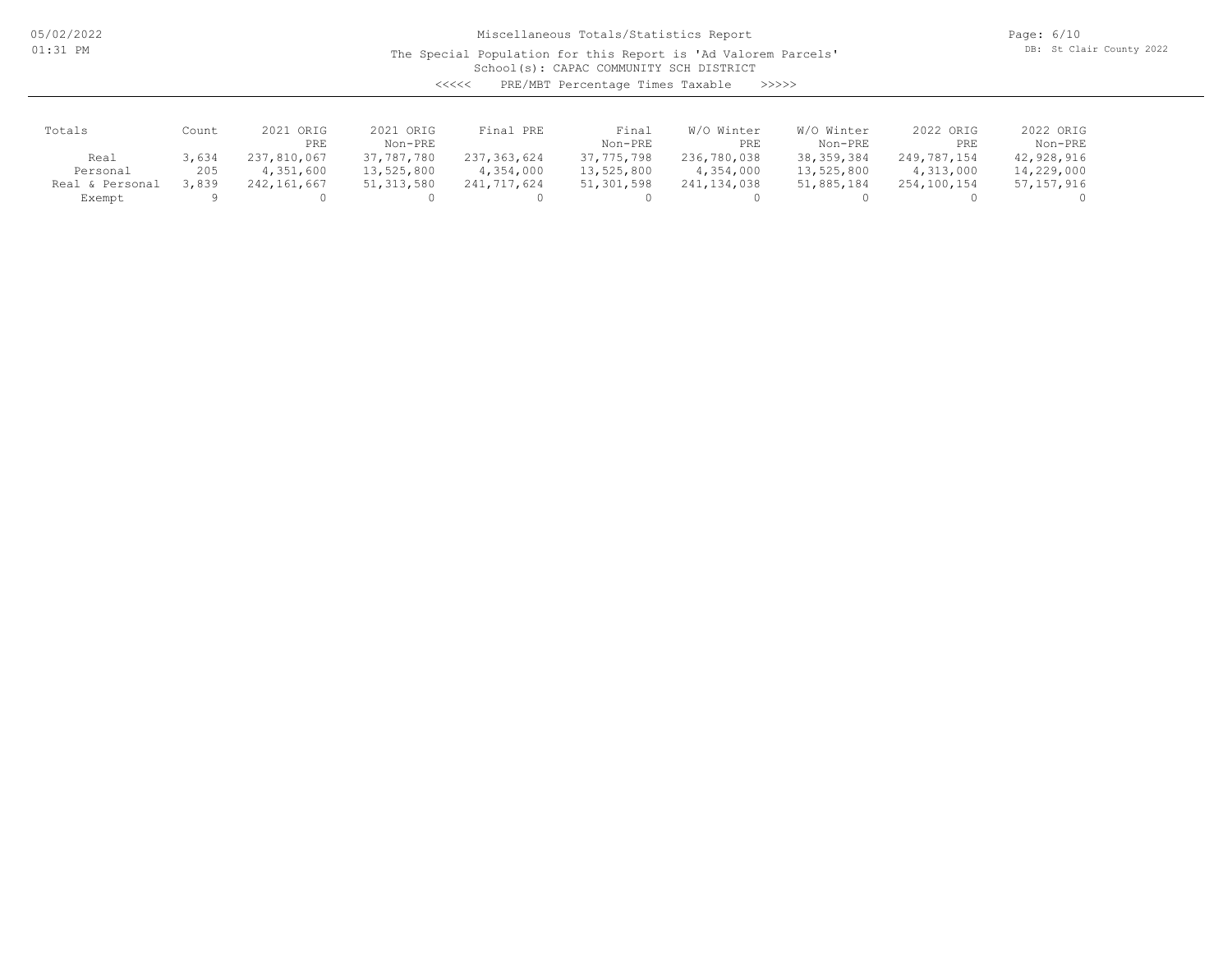\*\*\*\*\* DDA/LDFA Totals \*\*\*\*\*

|                  |       | Base      | Current  | Current   | Current   | Final     | Final     | Final     |
|------------------|-------|-----------|----------|-----------|-----------|-----------|-----------|-----------|
| DDA/LDFA         | Count | Value     | Assessed | Taxable   | Captured  | Assessed  | Taxable   | Captured  |
|                  | 50    |           | 803,400  | 623,016   |           | 857,600   | 691,682   |           |
| TIFA DISTRICT #1 | 116   | 1,557,617 | .500.700 | 3,574,483 | 2,016,866 | 4,918,100 | 3,580,934 | 2,023,317 |
| DDA DISTRICT     |       |           | 50,400   | 50,400    | 50,400    | 52,600    | 52,600    | 52,600    |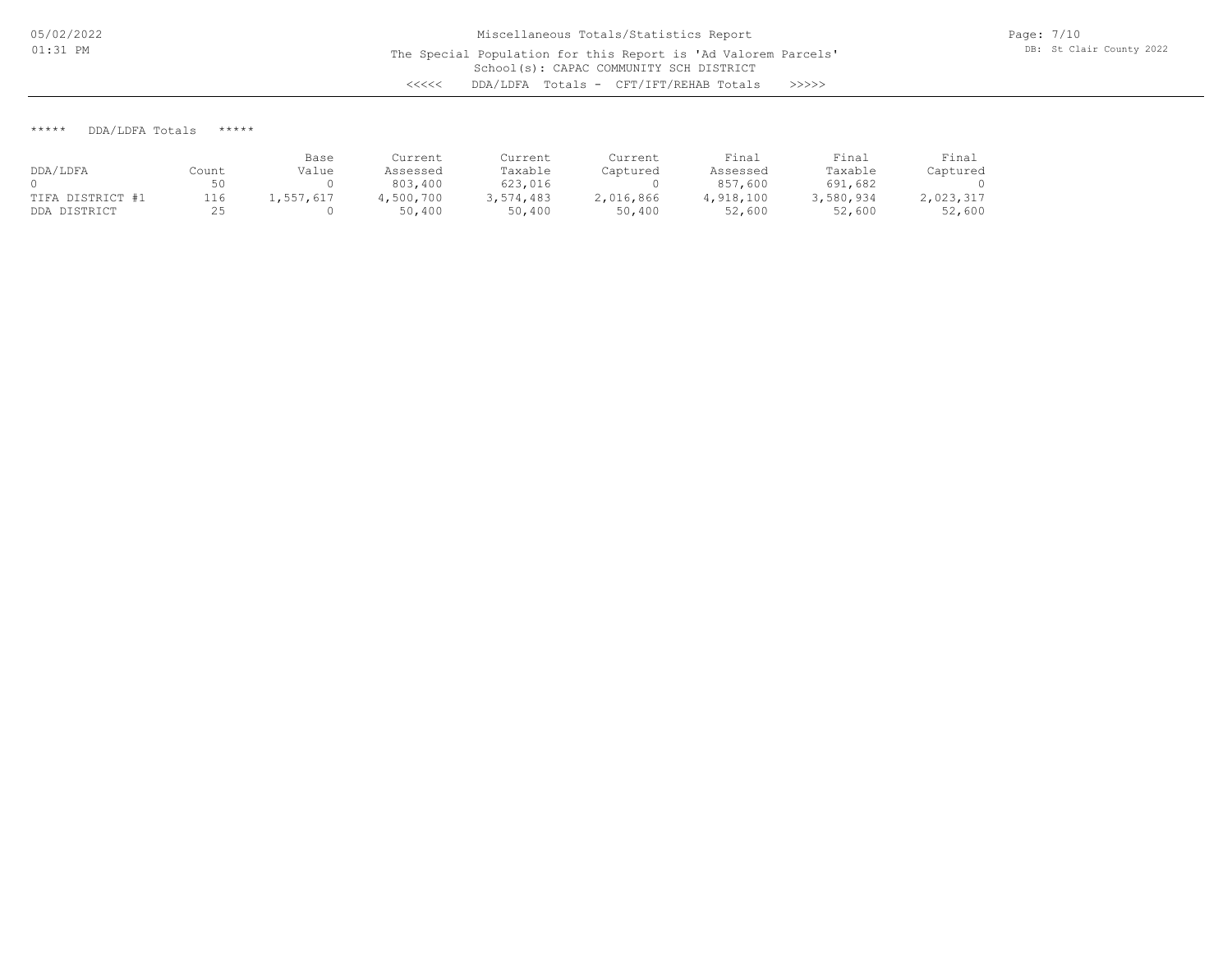## School(s): CAPAC COMMUNITY SCH DISTRICT Miscellaneous Totals/Statistics Report The Special Population for this Report is 'Ad Valorem Parcels' <<<<< Special Act Totals >>>>>

Page: 8/10 DB: St Clair County 2022

\*\*\*\*\* DDA/LDFA Totals \*\*\*\*\*

| DDA/LDFA         | Count | Base<br>Value | Current<br>Assessed | Current<br>Taxable | Current<br>Captured | Final<br>Assessed | Final<br>Taxable | Final<br>Captured |
|------------------|-------|---------------|---------------------|--------------------|---------------------|-------------------|------------------|-------------------|
|                  | 50    |               | 803,400             | 623,016            |                     | 857,600           | 691,682          |                   |
| TIFA DISTRICT #1 | 116   | 1,557,617     | 4,500,700           | 3,574,483          | 2,016,866           | 4,918,100         | 3,580,934        | 2,023,317         |
| DDA DISTRICT     | 25    |               | 50,400              | 50,400             | 50,400              | 52,600            | 52,600           | 52,600            |

\*\*\*\*\* Special Act Totals \*\*\*\*\*

|                               |                 | Count | SEV Value | Taxable Value |  |
|-------------------------------|-----------------|-------|-----------|---------------|--|
| Land Bank (Not a Special Act) | Real            |       |           |               |  |
| Land Bank (Not a Special Act) | Personal        |       |           |               |  |
| Land Bank (Not a Special Act) | Real & Personal |       |           |               |  |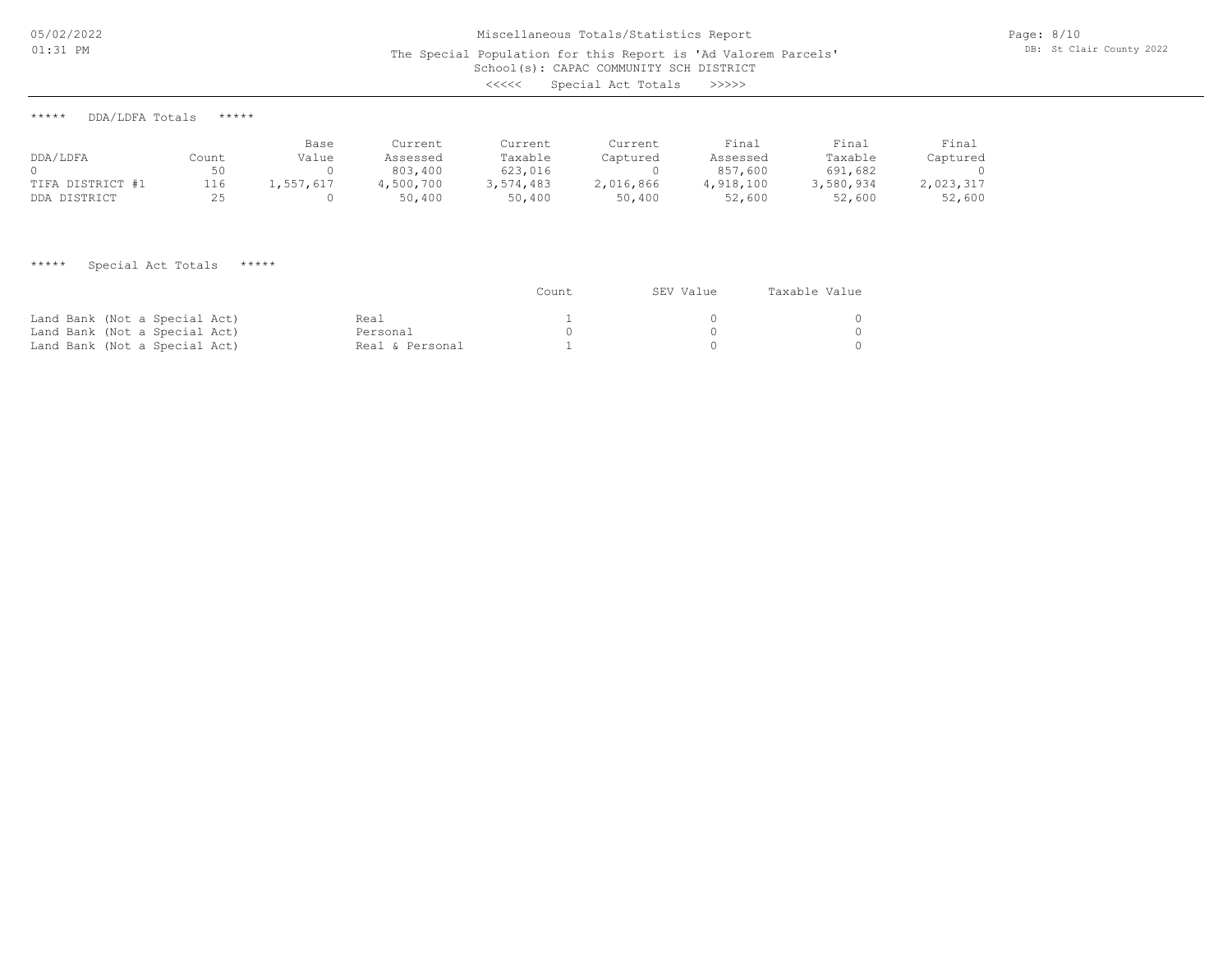#### School(s): CAPAC COMMUNITY SCH DISTRICT The Special Population for this Report is 'Ad Valorem Parcels'

Page: 9/10 DB: St Clair County 2022

<<<<< Top 20 Statistics >>>>>

| *****                                      |                      |     |                                     |                                        |                                          |
|--------------------------------------------|----------------------|-----|-------------------------------------|----------------------------------------|------------------------------------------|
| ***** Top 20 S.E.V.s                       |                      |     |                                     |                                        |                                          |
| 27-999-0047-000                            |                      |     | MID MICHIGAN GAS STORAGE CO         |                                        | \$<br>3,701,700                          |
| $40 - 034 - 1001 - 002$                    |                      |     | KEIHIN MICHIGAN MANUFACTRUING LLC   |                                        | \$<br>2,978,300                          |
| 27-999-0025-001                            | DTE ELECTRIC COMPANY |     |                                     |                                        | \$<br>2,510,400                          |
| 19-999-0003-050                            | DTE ELECTRIC COMPANY |     |                                     |                                        | \$<br>1,628,900                          |
| 26-020-1002-000                            | KONING DONALD J      |     | TRUST                               |                                        | \$<br>1,366,600                          |
| 27-999-0048-001                            |                      |     | MID MICHIGAN GAS STORAGE CO         |                                        | \$<br>1,355,500                          |
| 29-999-0005-000                            |                      |     | DETROIT EDISON COMPANY              |                                        | \$<br>1,205,000                          |
| $09 - 999 - 0006 - 000$                    | DTE ELECTRIC COMP    |     |                                     |                                        | \$<br>1,128,000                          |
| $40 - 999 - 0025 - 000$                    | DTE ELECTRIC COMPANY |     |                                     |                                        | \$<br>1,038,600                          |
| $40 - 033 - 3003 - 001$                    |                      |     | LOVES TRAVEL STOPS & COUNTRY STORES |                                        | \$<br>1,035,300                          |
| $27 - 023 - 4001 - 100$                    |                      |     | JKM PROPERTY MANAGEMENT LLC         |                                        | \$<br>951,300                            |
| 27-016-2004-001                            |                      |     | MUSSEY MEADOWS GOLF LTD             |                                        | \$<br>888,000                            |
| 40-999-0170-000                            |                      |     | LOVE'S TRAVEL STOPS& COUNTRY        |                                        | \$<br>848,400                            |
| 26-999-0009-000                            |                      |     | MID MICHIGAN GAS STORAGE CO         |                                        | \$<br>743,500                            |
| 27-999-0086-000                            | MILLER BROACH        |     |                                     |                                        | \$<br>650,000                            |
| 26-999-0002-000                            | DTE ENERGY COMPANY   |     |                                     |                                        | \$<br>640,100                            |
| 26-034-1001-000                            |                      |     | BRYANT ROBERT L, BRYANT KRISTIN J   |                                        | \$<br>636,100                            |
| $26 - 025 - 4001 - 000$                    | DELIA JESSE/KAREN    |     |                                     |                                        | \$<br>621,800                            |
| 27-028-1002-000                            | PIRRONE-DEBLOUW DEV  |     |                                     |                                        | \$<br>612,300                            |
| $40 - 750 - 0099 - 000$                    |                      |     | SR HUNTERS CROSSING LLC             |                                        | \$<br>589,600                            |
|                                            |                      |     |                                     |                                        |                                          |
| ***** Top 20 Taxable Values *****          |                      |     |                                     |                                        |                                          |
| 27-999-0047-000                            |                      |     | MID MICHIGAN GAS STORAGE CO         |                                        | \$<br>3,701,700                          |
| $40 - 034 - 1001 - 002$                    |                      |     | KEIHIN MICHIGAN MANUFACTRUING LLC   |                                        | \$<br>2,886,805                          |
| 27-999-0025-001                            | DTE ELECTRIC COMPANY |     |                                     |                                        | \$<br>2,510,400                          |
| 19-999-0003-050                            | DTE ELECTRIC COMPANY |     |                                     |                                        | \$<br>1,628,900                          |
| 27-999-0048-001                            |                      |     | MID MICHIGAN GAS STORAGE CO         |                                        | \$<br>1,355,500                          |
| 29-999-0005-000                            |                      |     | DETROIT EDISON COMPANY              |                                        | \$<br>1,205,000                          |
| $09 - 999 - 0006 - 000$                    | DTE ELECTRIC COMP    |     |                                     |                                        | \$<br>1,128,000                          |
| $40 - 999 - 0025 - 000$                    | DTE ELECTRIC COMPANY |     |                                     |                                        | \$<br>1,038,600                          |
| $40 - 033 - 3003 - 001$                    |                      |     | LOVES TRAVEL STOPS & COUNTRY STORES |                                        | \$<br>1,035,300                          |
| 27-023-4001-100                            |                      |     | JKM PROPERTY MANAGEMENT LLC         |                                        | \$<br>923,868                            |
| $40 - 999 - 0170 - 000$                    |                      |     | LOVE'S TRAVEL STOPS& COUNTRY        |                                        | \$<br>848,400                            |
| 26-999-0009-000                            |                      |     | MID MICHIGAN GAS STORAGE CO         |                                        | \$<br>743,500                            |
| 26-020-1002-000                            |                      |     | KONING DONALD J TRUST               |                                        | \$<br>701,475                            |
| 27-999-0086-000                            | MILLER BROACH        |     |                                     |                                        | \$<br>650,000                            |
| 27-016-2004-001                            |                      |     | MUSSEY MEADOWS GOLF LTD             |                                        | \$<br>647,239                            |
| 26-999-0002-000                            | DTE ENERGY COMPANY   |     |                                     |                                        | \$<br>640,100                            |
| 26-034-1001-000                            |                      |     | BRYANT ROBERT L, BRYANT KRISTIN J   |                                        | \$<br>636,100                            |
| 27-028-1002-000                            | PIRRONE-DEBLOUW DEV  |     |                                     |                                        | \$<br>612,300                            |
| $40 - 750 - 0099 - 000$                    |                      |     | SR HUNTERS CROSSING LLC             |                                        | \$<br>589,600                            |
| $40 - 950 - 0050 - 000$                    |                      |     | CAPAC STATE SAVINGS BANK            |                                        | \$<br>469,700                            |
|                                            |                      |     |                                     |                                        |                                          |
| ***** Top 20 Owners by Taxable Value ***** |                      |     |                                     |                                        |                                          |
| MID MICHIGAN GAS STORAGE CO                |                      | has |                                     |                                        | 5,800,700 Taxable Value in 3 Parcel(s)   |
| DTE ELECTRIC COMPANY                       |                      | has |                                     |                                        | 5,177,900 Taxable Value in 3 Parcel(s)   |
| KEIHIN MICHIGAN MANUFACTRUING LLC          |                      | has |                                     |                                        | 2,886,805 Taxable Value in 1 Parcel(s)   |
| KONING DONALD J TRUST                      |                      | has |                                     |                                        | $1,250,939$ Taxable Value in 8 Parcel(s) |
| DETROIT EDISON COMPANY                     |                      | has |                                     |                                        | $1,205,000$ Taxable Value in 1 Parcel(s) |
| DTE ELECTRIC COMP                          | has                  |     |                                     | 1,128,000 Taxable Value in 1 Parcel(s) |                                          |
| LOVES TRAVEL STOPS & COUNTRY STORES has    |                      |     |                                     |                                        | $1,035,300$ Taxable Value in 3 Parcel(s) |
| JKM PROPERTY MANAGEMENT LLC                |                      | has |                                     |                                        | 923,868 Taxable Value in 1 Parcel(s)     |
| BRYANT ROBERT L, BRYANT KRISTIN J          |                      | has |                                     |                                        | 916,600 Taxable Value in 3 Parcel(s)     |
| LOVE'S TRAVEL STOPS& COUNTRY               |                      | has |                                     |                                        | 848,400 Taxable Value in 1 Parcel(s)     |
| SR HUNTERS CROSSING LLC                    |                      |     |                                     |                                        | 800,504 Taxable Value in 5 Parcel(s)     |

STUEVER ALFRED C, STUEVER DORIS E has 686,987 Taxable Value in 7 Parcel(s) TOSCH BARBARA has 737,808 Taxable Value in 8 Parcel(s)